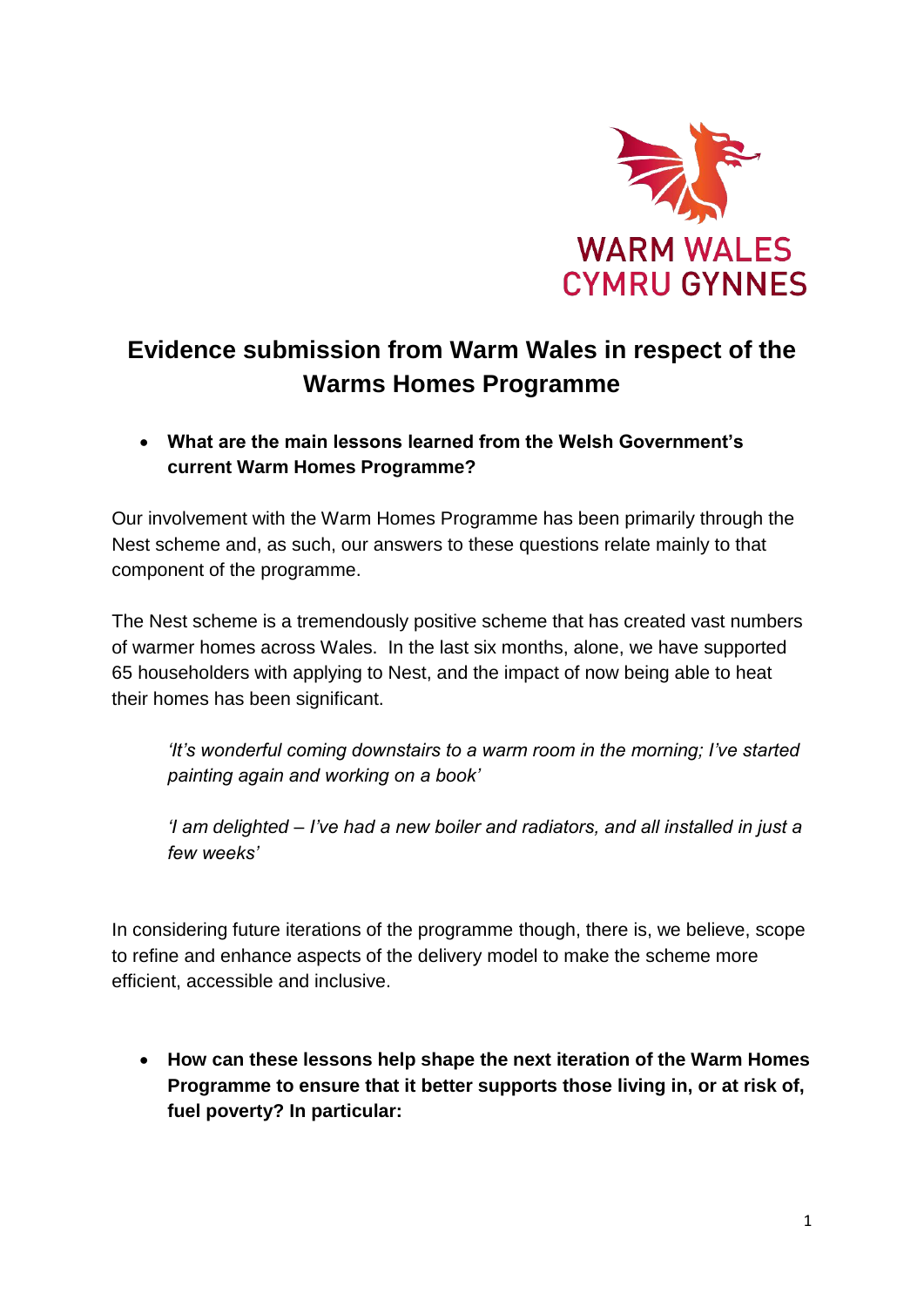#### - **what should the eligibility criteria for home energy efficiency measures be?**

The principle of the current eligibility criteria is sound, however, there are several anomalous elements that could usefully be amended to ensure the programme reaches those most in need of support.

Under the health route into the Nest scheme, welfare benefits including PIP and Attendance Allowance are counted as 'income' in the same way as a salary would. Benefits such as PIP though, are paid to cover expenses incurred as part of living with an impairment or chronic health condition and are, therefore, not the same as a salary and should not, in our opinion be classed as 'income'.

An approach that saw these benefits deducted from income, in the same way as mortgage and rent payments are, would enable the scheme to reach more people living in fuel poverty. It would also support the scheme to better advance equality and social justice considerations as per a later question in this document.

Secondly, individuals who have a business registered to their address are ineligible for support via the Nest scheme. This is irrespective of what the business is or what its turnover is.

Many of these businesses, in our experience, are extremely small scale – selling vintage clothes on Ebay, for example, or making cakes – and it is difficult to see why having their business registered at their home should make a difference to their eligibility for the Nest scheme. Either, removing this criteria, or amending it to have a turnover or profit threshold, would improve the reach of the scheme while making it fairer and more inclusive.

- should the area-based approach to tackling fuel poverty (Arbed) continue,
- what specific support should be made available to meet the challenges associated with rural fuel poverty?
- how can private sector landlords be encouraged to tackle fuel poverty amongst tenants?
- **how can any successor scheme(s) better advance equality and social justice considerations?**

To better advance equality and social justice considerations any successor scheme would need to address two core areas that can impact current delivery:

 The communication breakdowns that occur between the scheme and householders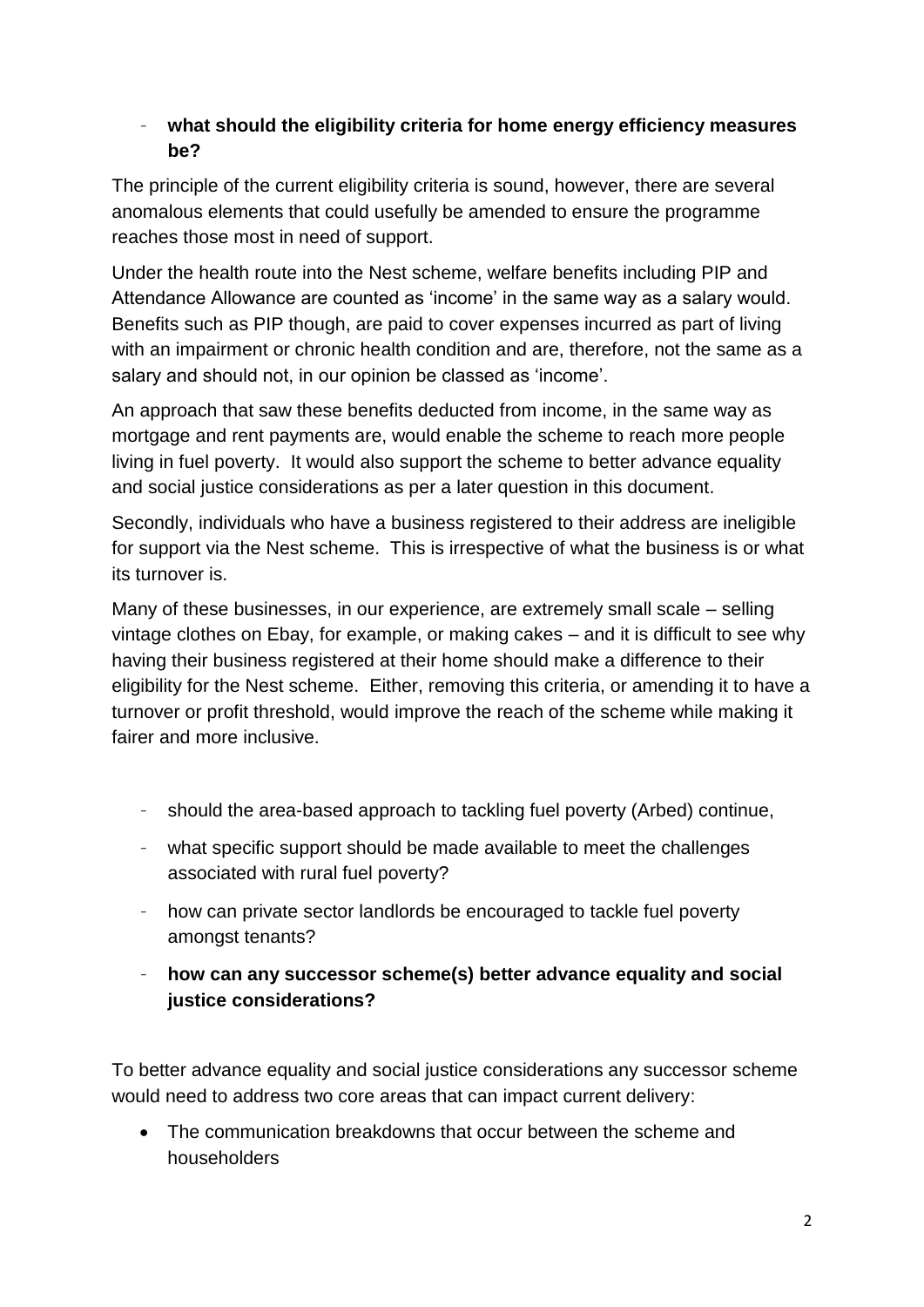• The aspects of the scheme that are more difficult for householders with more complex needs to adhere to or engage with.

#### **The communication breakdowns that occur between the scheme and householders**

Under the current scheme, there are aspects of the processes involved that can lead to a variety of breakdowns in communication, resulting in householders not being kept up to date about their application or the installation of measures. These breakdowns most often, in our experience, affect those householders with more complex needs. Advancing equality and social justice considerations will require improving processes from the current scheme so they best support those householders.

We support householders to make their application via a three-way phone call with us, them and Nest – this is a successful method as we will have prepared the householder in advance so they know what to expect and have any useful documents to hand. Making these calls can take a long time as capacity at Nest can mean that calls are transferred to an 'overflow' line where applications cannot be made.

As one of a number of partner organisations making very regular, successful referrals into the scheme this can be difficult as it adds significant time to the process. It would be beneficial to have a dedicated phone number we, and others doing similar work, could use; it would support good relationships between Nest staff and partner organisation staff while making processes more efficient.

In our experience, the process of surveying a property to establish which measures should be installed and whether work is required by the householder in advance of that, can be a source of considerable delay, brought about by two core types of issue:

- Electrical surveys where the property is not connected to the gas mains and technical surveys – which are undertaken when the property is more structurally complicated - can take months to be completed. Conveying messages to the householder about this does not always happen, and in most cases, the time taken for these surveys to occur extends the installation date well beyond the usual timeframes.
- Surveys not uploading to the system correctly and this not being noticed or addressed and / or the householder not being informed that a delay has occurred and / or the householder not being informed of the outcomes of the survey. These issues can create considerable delay and can, in some cases, lead to applications being cancelled.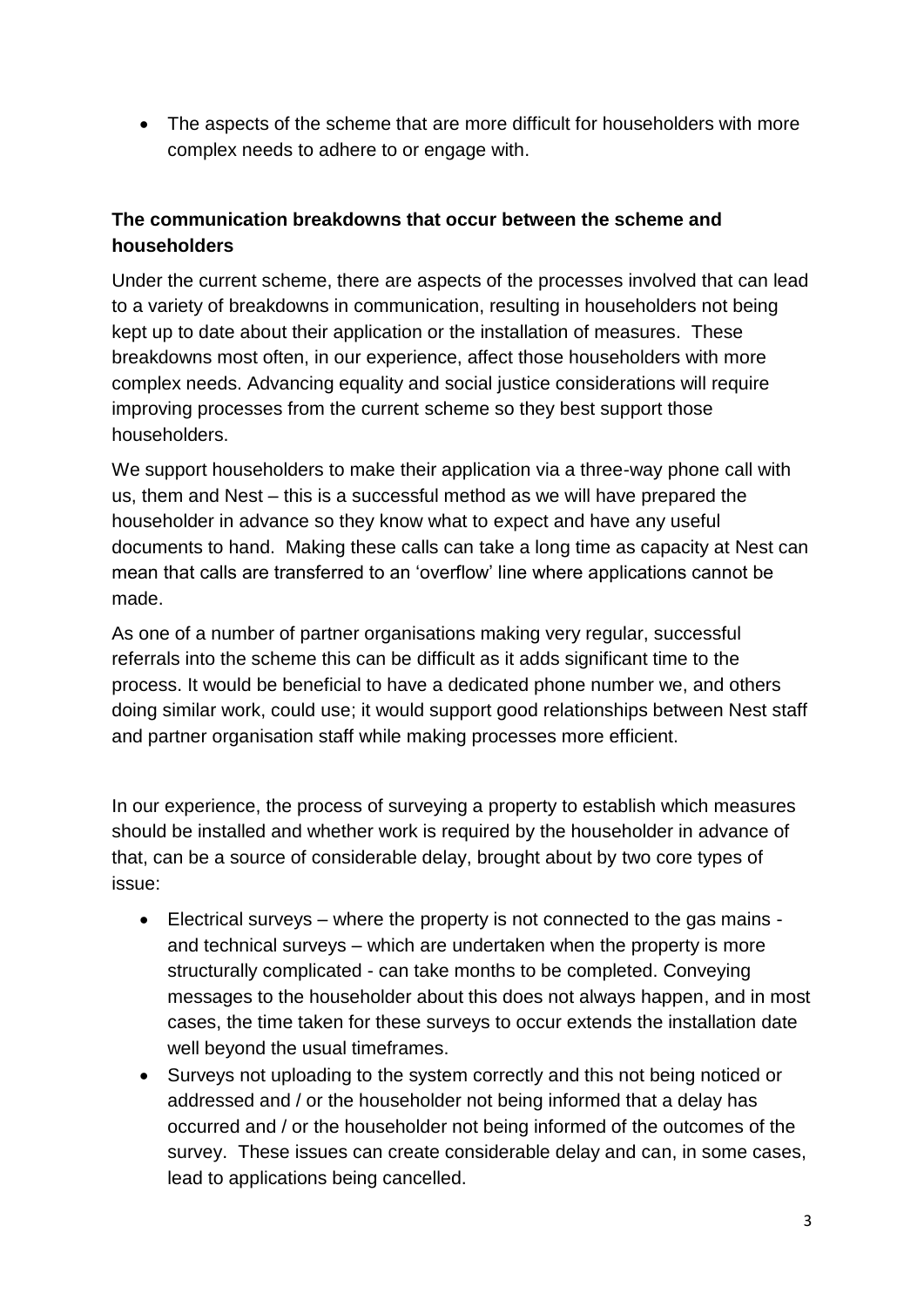In one recent example, the householder was waiting five months for measures to be agreed and the case is on-going as no installation date has been provided yet.

*[The householder] was originally referred for Nest help in August 2021 and still has not been done, survey was delayed then there was another survey, then they needed a tech survey, then they couldn't decide the best type of heating to install and needed ages to think about it. Now they have decided on air source heat pumps, but apparently they are awaiting parts for these as they are on back order.*

In another, technical issues meant that surveys and floor plans could not be accessed, adding delays to an already complex case that, ultimately, took seven months to see measures installed.

Part of the surveying process involves identifying activity that the householder may need to undertake to enable an installation to go ahead and we have found that this part of the process can be a source of communication breakdowns (as mentioned above).

Typically, breakdowns in communication involve one, or both, of the following:

- A householder not being told they need to undertake certain activity, such as clearing a room of items, and then submitting photographic evidence of this
- Evidence that is submitted not always reaching the correct end location, and therefore is logged as not having been submitted.

Both of these will result in delays to an installation date being agreed and, in some cases, applications are cancelled owing to a perception that the householder has ceased engaging. These issues are usually established to have occurred when we and / or the householder follow up with Nest to check on the progress of the work. There is very little pro-active communication from Nest to the householders to chase up missing evidence.

*I have been assisting a landlord with 3 properties he has emailed all the documents twice now yet they say they have not received them they have now told me they have cancelled the referral as the landlord isn't engaged.*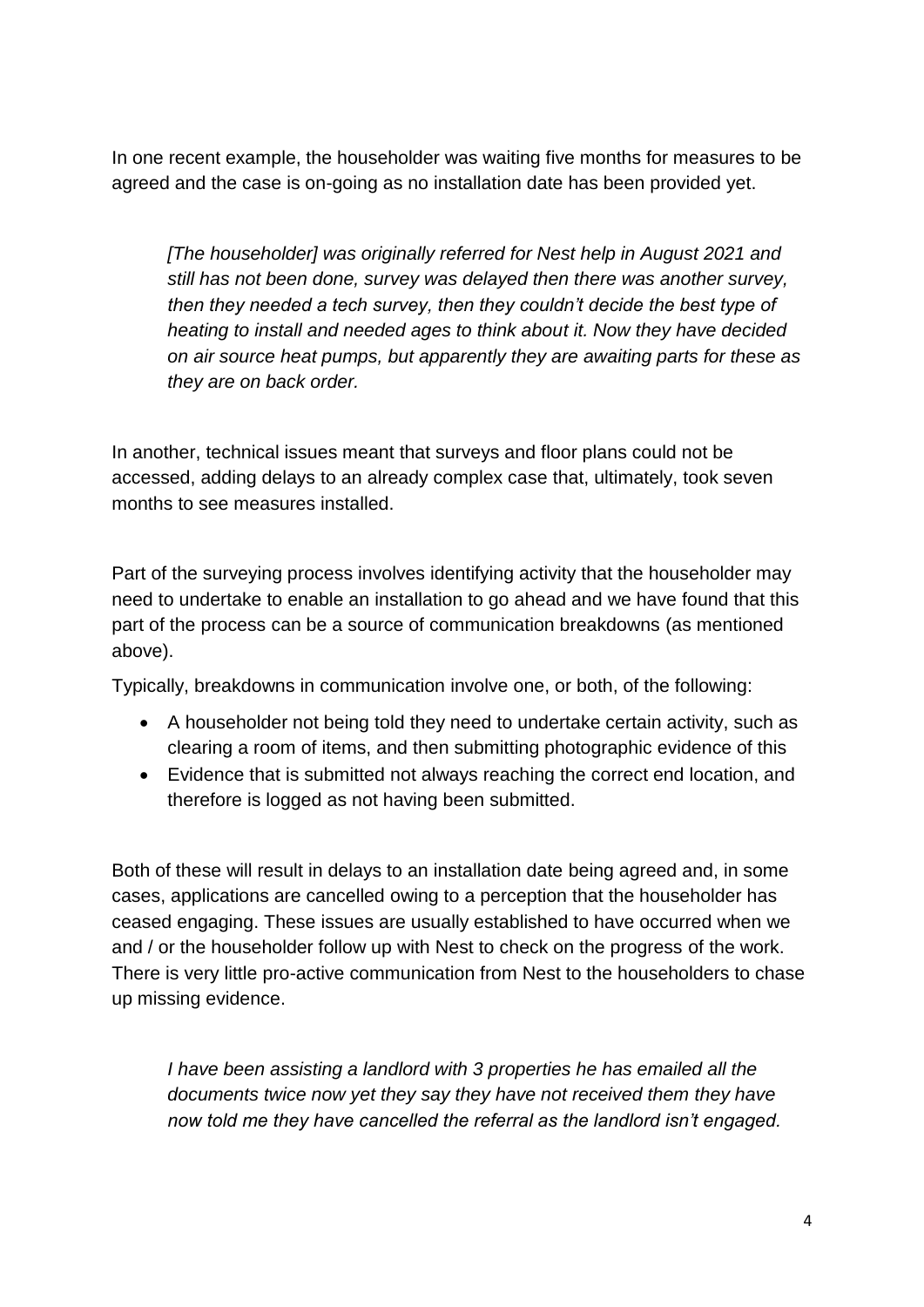*His tenant has a non-working boiler no heat or hot water. When you ring the install team all they say is we haven't received the documents. Its soul destroying. I am going round in circles.*

In another example, a householder was told to undertake work including removing bath panels, getting a new, larger attic hatchway and clearing items from several areas of the house. She had done these things but did not know she needed to submit pictures.

That the work of Nest is split between two organisations does appear, at times, to be a contributing factor to some of the communication breakdowns as, apart from anything else, it can make following the progress of an application and installation more difficult, and this is especially the case if something is more complicated and requires additional or unusual decisions to be made.

Establishing a case-load approach at Nest so that the same advisor sees an application through from initial submission to final installation of measures would help mitigate some of these communication issues, creating a clearer line of responsibility.

This approach would also serve to advance equality and social justice considerations as many people find it easier to engage with or follow up with a named individual who is somewhat familiar to them.

## **The aspects of the scheme that are more difficult for householders with more complex needs to adhere to or engage with**

The Nest scheme, its purpose, and the eligibility criteria that underpin it, encourage applications from people with more complex needs, for example, having mental health issues or physical health issues, being older, being digitally excluded or a combinations of these things. Indeed, Nest has a 'priority' status for some of these applications.

However, some of the expectations that are placed on applicants to the scheme can be prohibitive to these individuals and, even with the support of organisations such as ours, they can create delays and add to workloads across the process. There will also, obviously, be those individuals who are not supported by another agency and who then may struggle further with processes or end up not seeing their application through.

The elements of the process that cause most difficulty most often are:

 Clearing rooms in advance – householders are expected to clear rooms, or parts of rooms, and submit photographic evidence to Nest before a date for installation can be agreed. That date is often several weeks into the future,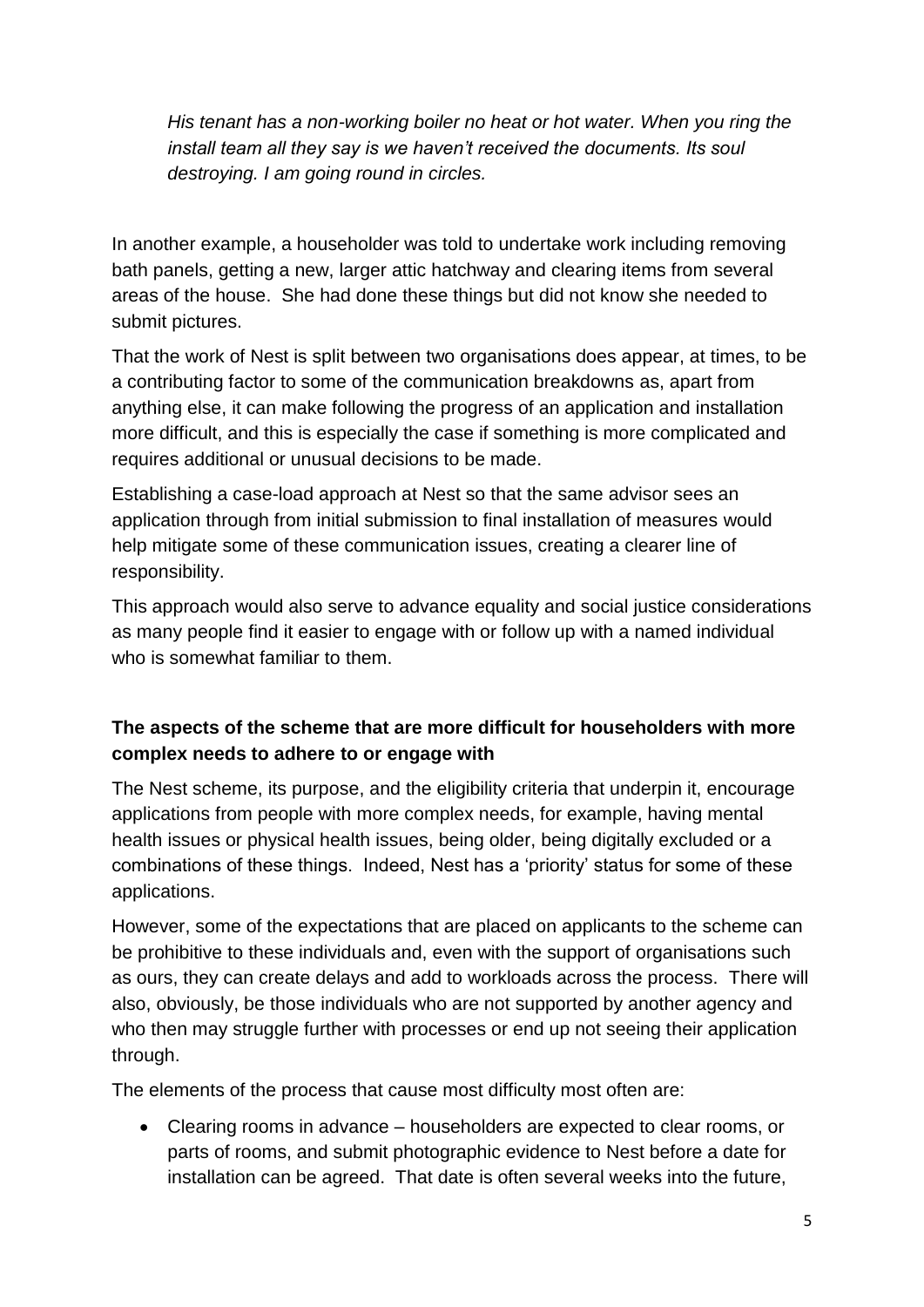meaning the disarray caused by clearing the room needs to be lived with for those weeks.

 Taking and submitting photos of cleared rooms, lifted floors etc. For individuals with access to the internet and appropriate devices this is straightforward, however, many people remain digitally excluded either through a lack of access to the internet and devices, or a lack of skills to carry out this request. Relying on others to help with this is not always an option.

In the last six months, several notable examples of these issues stand out:

- An individual with autism and mental health issues for whom exercise, routine and stability were essential to his wellness, being asked to clear heavy gym equipment and a number of other items from two rooms in a two-bed flat.
- An elderly woman with mobility issues who needed a range of items within easy reach of where she sat being required to move these, putting them out of access, as well as move larger furniture items from another room. She also had no means of taking and submitting the photographs requested.

Householders understand why these requests are made but having a more flexible approach would be extremely beneficial to a number of applicants. For example, providing the installation date in advance, and then requesting the evidence the day before would be much more accommodating to those for whom moving items around is more difficult. Similarly, having straightforward approaches to foregoing the requirement to submit evidence in cases where that will be prohibitive would make the scheme more accessible and inclusive.

## **How can the Welsh Government ensure that the next iteration of the Warm Homes Programme better aligns with its efforts to decarbonise Welsh housing?**

We would like to mention two other aspects of the current scheme that may bear useful consideration in a future iteration of Nest – these fit loosely under this question, albeit that they are only tangentially related to the topic of decarbonisation.

The first is the matter of repairs and services. The current scheme provides for the first annual service but thereafter these become the responsibility of the householder. It is uncertain (to us) how many boilers fall into disrepair owing to poor maintenance or how many have to be replaced owing to a minor repair not being done at the right time. However, exploring this and creating a programme for subsidised or funded services and repairs may extend the efficient life of a number of boilers.